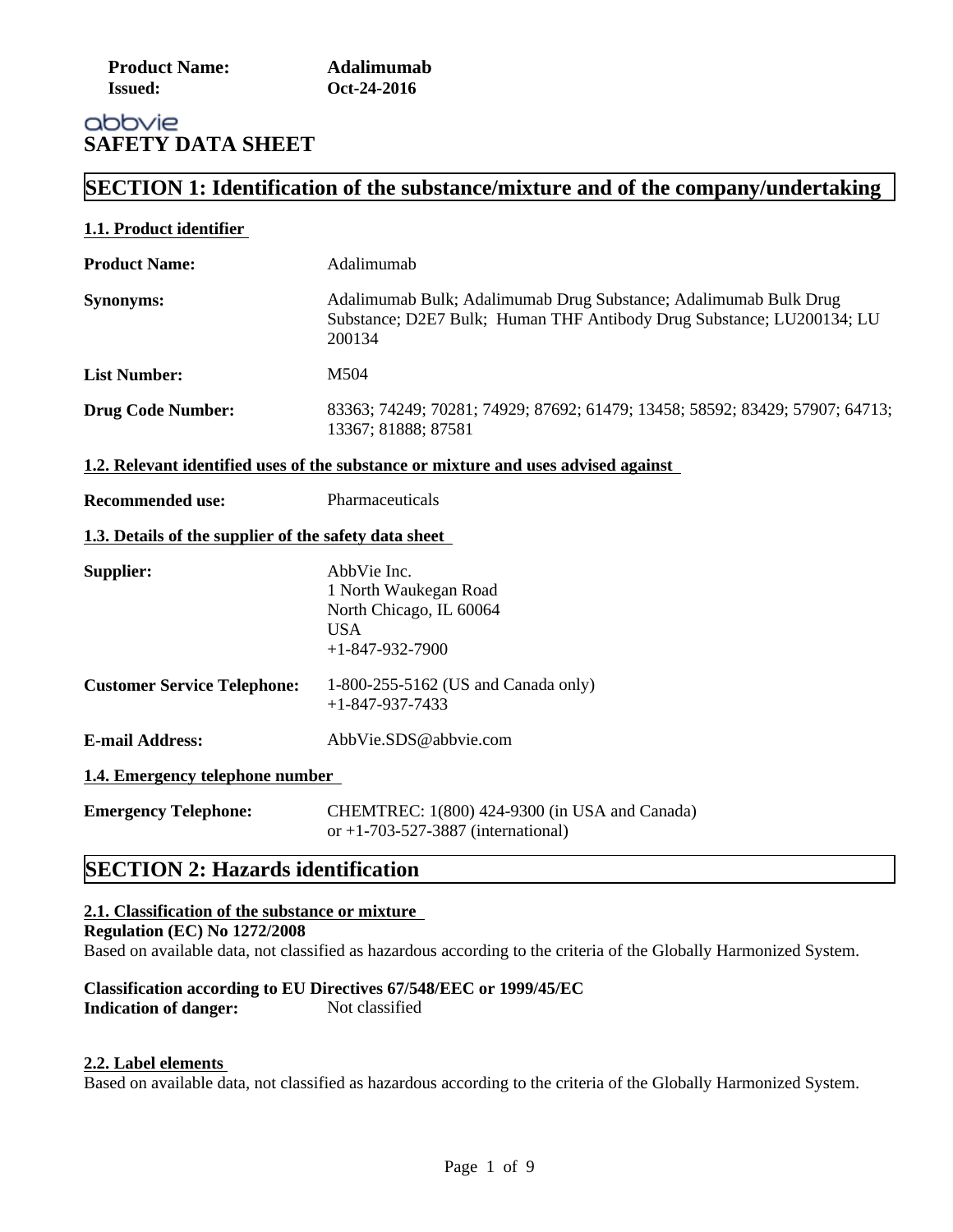#### **2.3. Other hazards**

Not determined

# **SECTION 3: Composition/information on ingredients**

| <b>Chemical Name</b>                                 |           | <b>Number</b> | Weight-%   EINECS/ELINCS   EEC Classification | <b>EU - GHS</b><br><b>Substance</b><br><b>Classification</b> | <b>REACH Reg. No</b> |
|------------------------------------------------------|-----------|---------------|-----------------------------------------------|--------------------------------------------------------------|----------------------|
| Water<br>$7732 - 18 - 5$                             | 90-95     | Present       |                                               | Not Hazardous*                                               | No data available    |
| Adalimumab                                           | $1 - 10$  | NA            |                                               | Not Hazardous*                                               | No data available    |
| Mannitol<br>$69 - 65 - 8$                            | $1-5$     | Present       |                                               | Not Hazardous*                                               | No data available    |
| <b>SODIUM CHLORIDE</b><br>7647-14-5                  | $0.1 - 1$ | Present       |                                               | Not Hazardous*                                               | No data available    |
| Sodium Phosphate Dihydrate,<br>Dibasic<br>10028-24-7 | $0.1 - 1$ | NA            |                                               | Not Hazardous*                                               | No data available    |
| Polysorbate 80<br>$9005 - 65 - 6$                    | $0.1 - 1$ | NA            |                                               | Not Hazardous*                                               | No data available    |

Not Hazardous\* - Based on available data, not classified as hazardous according to the criteria of the Globally Harmonized System.

### **For the full text of the R-phrases mentioned in this Section, see Section 16 For the full text of the H-Statements mentioned in this Section, see Section 16**

# **SECTION 4: First aid measures**

### **4.1. Description of first aid measures**

| <b>Eye Contact:</b>                | Remove from source of exposure. Flush with copious amounts of water. If<br>irritation persists or signs of toxicity occur, seek medical attention. Provide<br>symptomatic/supportive care as necessary.                                           |
|------------------------------------|---------------------------------------------------------------------------------------------------------------------------------------------------------------------------------------------------------------------------------------------------|
| <b>Skin Contact:</b>               | Remove from source of exposure. Flush with copious amounts of water. If<br>irritation persists or signs of toxicity occur, seek medical attention. Provide<br>symptomatic/supportive care as necessary.                                           |
| <b>Inhalation:</b>                 | Remove from source of exposure. If signs of toxicity occur, seek medical<br>attention. Provide symptomatic/supportive care as necessary.                                                                                                          |
| <b>Ingestion:</b>                  | Remove from source of exposure. If signs of toxicity occur, seek medical<br>attention. Provide symptomatic/supportive care as necessary.                                                                                                          |
| <b>Protection of First-aiders:</b> | Use personal protective equipment                                                                                                                                                                                                                 |
|                                    | 4.2 Most important symptoms and effects, both acute and delayed                                                                                                                                                                                   |
| <b>Signs and Symptoms</b>          | No signs and symptoms from occupational exposure are known. Clinical data<br>suggests the following: headaches, coughing, rash, dizziness, gastrointestinal<br>upset, nasal discharge, fever, leucopenia, variable cardiovascular system effects. |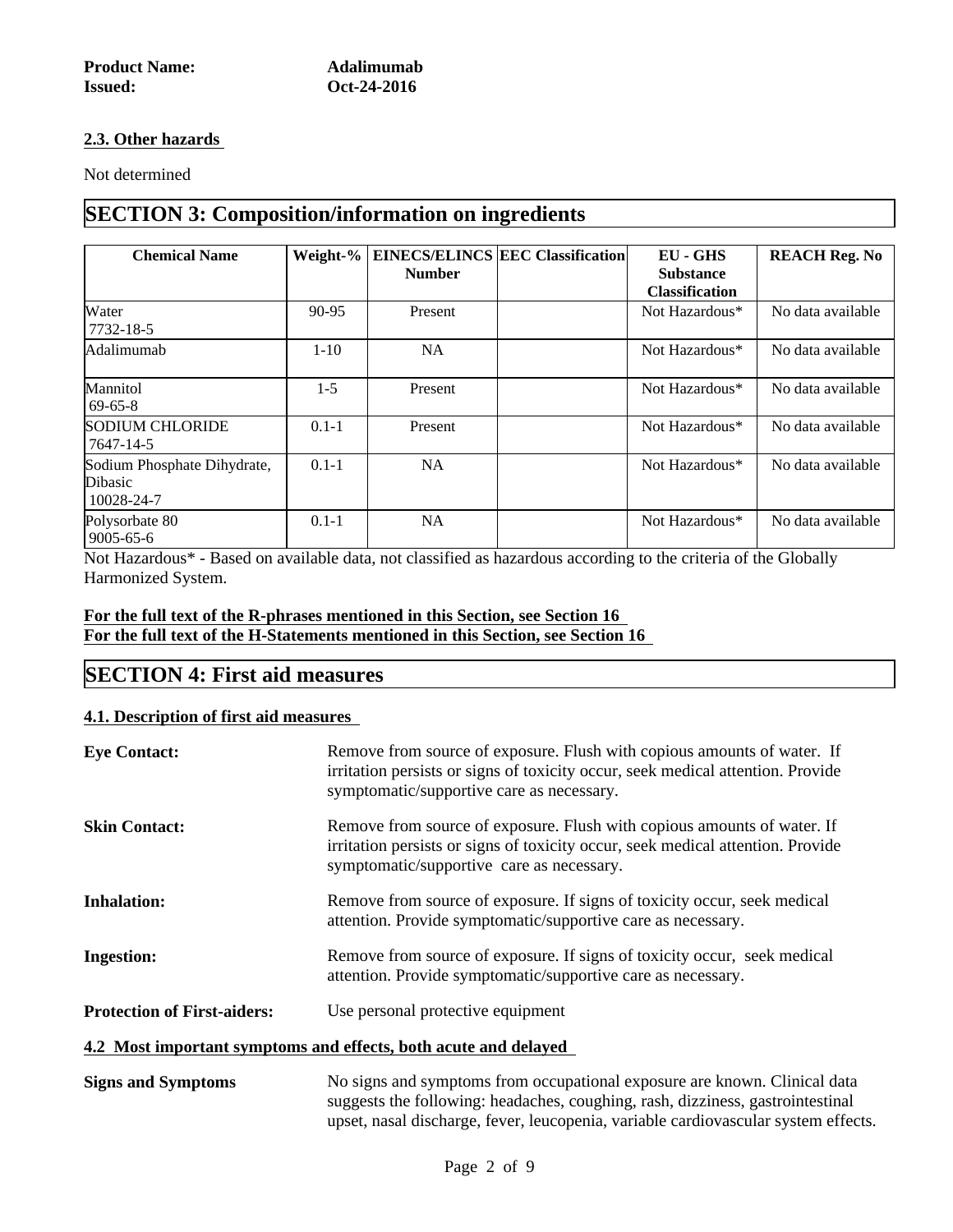| <b>Product Name:</b><br><b>Issued:</b>                                  | <b>Adalimumab</b><br>Oct-24-2016                                                                                                                                                                                                      |  |  |  |  |
|-------------------------------------------------------------------------|---------------------------------------------------------------------------------------------------------------------------------------------------------------------------------------------------------------------------------------|--|--|--|--|
| by Exposure                                                             | Medical Conditions Aggravated None known from occupational exposure. Data suggest any pre-existing ailments<br>in the following organs: cardiovascular system, gastrointestinal system, or<br>hematopoietic system. lymphatic system. |  |  |  |  |
|                                                                         | 4.3. Indication of any immediate medical attention and special treatment needed                                                                                                                                                       |  |  |  |  |
| <b>Notes To Physician:</b>                                              | Treat symptomatically                                                                                                                                                                                                                 |  |  |  |  |
| <b>SECTION 5: Firefighting measures</b>                                 |                                                                                                                                                                                                                                       |  |  |  |  |
| 5.1. Extinguishing media                                                |                                                                                                                                                                                                                                       |  |  |  |  |
| <b>Suitable Extinguishing Media:</b>                                    | Use extinguishing agent suitable for type of surrounding fire                                                                                                                                                                         |  |  |  |  |
| <b>Unsuitable Extinguishing Media: Not determined</b>                   |                                                                                                                                                                                                                                       |  |  |  |  |
| 5.2. Special hazards arising from the substance or mixture              |                                                                                                                                                                                                                                       |  |  |  |  |
| <b>Special Exposure Hazards:</b>                                        | Not determined                                                                                                                                                                                                                        |  |  |  |  |
| <b>5.3. Advice for firefighters</b>                                     |                                                                                                                                                                                                                                       |  |  |  |  |
| <b>Protective Equipment and</b><br><b>Precautions for Firefighters:</b> | As in any fire, wear self-contained breathing apparatus and full protective gear                                                                                                                                                      |  |  |  |  |
| <b>SECTION 6: Accidental release measures</b>                           |                                                                                                                                                                                                                                       |  |  |  |  |
|                                                                         | 6.1. Personal precautions, protective equipment and emergency procedures                                                                                                                                                              |  |  |  |  |
|                                                                         |                                                                                                                                                                                                                                       |  |  |  |  |
| <b>Personal Precautions:</b>                                            | For personal protection see section 8.                                                                                                                                                                                                |  |  |  |  |
| <b>6.2. Environmental precautions</b>                                   |                                                                                                                                                                                                                                       |  |  |  |  |
| <b>Environmental Precautions:</b>                                       | Contain material and prevent release to waterways or soil.                                                                                                                                                                            |  |  |  |  |
| 6.3. Methods and material for containment and cleaning up               |                                                                                                                                                                                                                                       |  |  |  |  |
|                                                                         |                                                                                                                                                                                                                                       |  |  |  |  |

**Methods for Cleaning Up:** Disinfect with 10% (v/v) bleach solution. Dispose of material as directed in Section 13.

### **6.4. Reference to other sections**

Refer to Sections 8, 12, and 13 for further information.

# **SECTION 7: Handling and storage**

# **7.1. Precautions for safe handling**

Handle in accordance with good industrial hygiene and safety practice.

# **7.2. Conditions for safe storage, including any incompatibilities**

Store according to label instructions.

### **7.3. Specific end use(s)**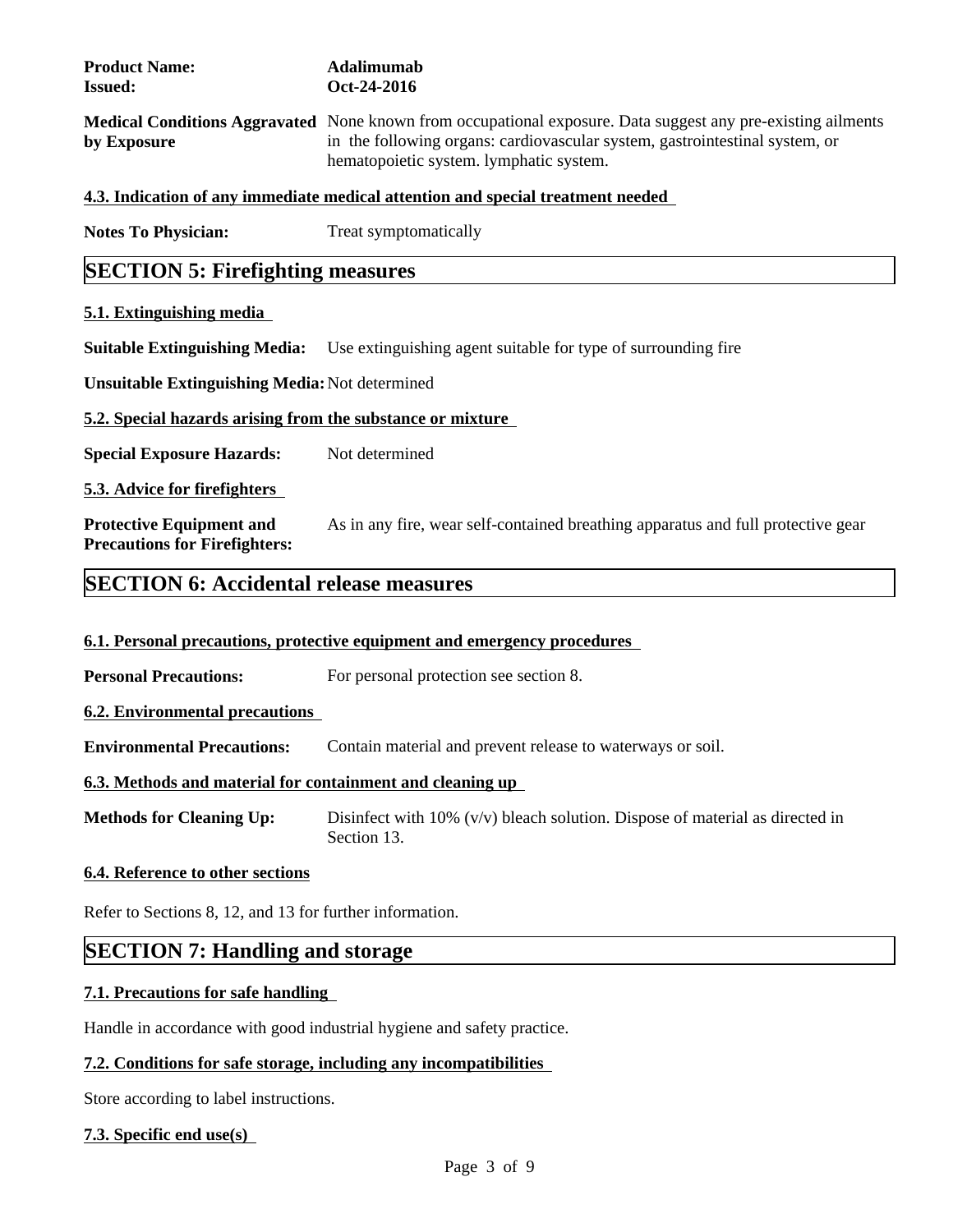**Recommended use:** Pharmaceuticals

# **SECTION 8: Exposure controls/personal protection**

# **8.1. Control parameters**

# **Exposure limits:**

| <b>Chemical Name</b>                              | <b>Employee Exposure Limit</b> | <b>Skin Notation</b> |
|---------------------------------------------------|--------------------------------|----------------------|
| Water<br>$7732 - 18 - 5$                          | Not applicable                 | None                 |
| Adalimumab<br>$200 \text{~mcg/m}^3$               |                                | None                 |
| Mannitol<br>$69-65-8$                             | Not applicable                 | None                 |
| <b>SODIUM CHLORIDE</b><br>$17647 - 14 - 5$        | Not applicable                 |                      |
| Sodium Phosphate Dihydrate, Dibasic<br>10028-24-7 | Not applicable                 | None                 |
| Polysorbate 80<br>$9005 - 65 - 6$                 | Not applicable                 | None                 |

#### **8.2. Exposure controls**

| <b>Engineering Controls:</b>                      | Local exhaust ventilation as necessary to maintain exposures to within applicable<br>limits.                                 |
|---------------------------------------------------|------------------------------------------------------------------------------------------------------------------------------|
| <b>Respiratory Protection:</b>                    | An approved respirator (i.e. NIOSH, EN, etc.) should be worn when exposures are<br>expected to exceed the applicable limits. |
| <b>Eyes:</b>                                      | Wear eye protection appropriate to handling activities.                                                                      |
| <b>Gloves:</b>                                    | Impervious gloves.                                                                                                           |
| <b>Other PPE Data:</b>                            | Wear coveralls if splashing or contact may occur.                                                                            |
| <b>Environmental Exposure</b><br><b>Controls:</b> | Not determined                                                                                                               |

# **SECTION 9: Physical and chemical properties**

# **9.1. Information on basic physical and chemical properties**

| Appearance:                              | Colorless Liquid |
|------------------------------------------|------------------|
| Odor:                                    | Odorless.        |
| <b>Odor Threshold:</b>                   | Not determined   |
| pH:                                      | $5.0 - 5.4$      |
| Boiling Pt. @ 760 mm Hg $(°C)$ :         | Not determined   |
| Melting/Freezing Point $({}^{\circ}C)$ : | Not determined   |
| <b>Flash Point</b> $(^{\circ}C)$ :       | Not determined   |
| <b>Evaporation Rate at 20°C:</b>         | Not determined   |
| <b>Flammability (Solid):</b>             | Not determined   |
| <b>Lower Explosive Limit:</b>            | Not determined   |
| <b>Upper Explosive Limit:</b>            | Not determined   |
| Vapor Pressure (mm Hg):                  | Not determined   |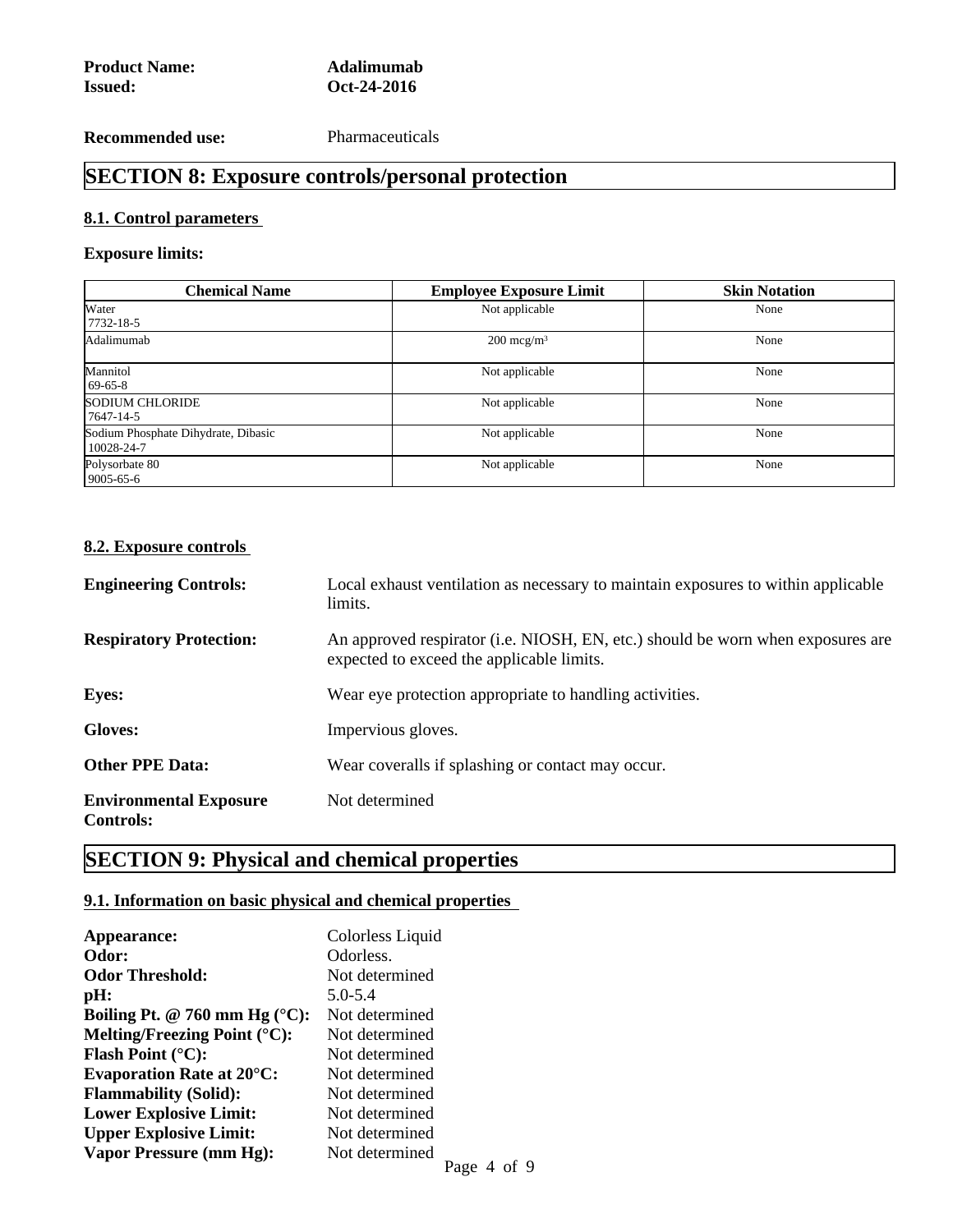| <b>Product Name:</b>               | Adalimumab                |
|------------------------------------|---------------------------|
| <b>Issued:</b>                     | Oct-24-2016               |
| Vapor Density $(Air = 1)$ :        | Not determined            |
| Density, $g$ / mL:                 | 1.03                      |
| <b>Specific Gravity:</b>           | Not determined            |
| Solubility(ies):                   | Freely soluble in: water. |
| <b>Partition coefficient:</b>      | Not determined            |
| n-octanol/water                    |                           |
| Autoignition Temp. $(^{\circ}C)$ : | Not determined            |
| <b>Decomposition temperature</b>   | Not determined            |
| $({}^{\circ}C):$                   |                           |
| <b>Viscosity (centipoise):</b>     | Not determined            |
| <b>Explosion Severity:</b>         | Not determined            |
| <b>Oxidizer Properties:</b>        | Not determined            |

#### **9.2. Other information**

Not determined

# **SECTION 10: Stability and reactivity**

#### **10.1. Reactivity**

Not determined

#### **10.2. Chemical stability**

Stable under normal conditions

#### **10.3. Possibility of hazardous reactions**

**Hazardous reactions:** Not determined

#### **10.4. Conditions to avoid**

Not determined

#### **10.5. Incompatible materials**

Not determined

#### **10.6. Hazardous decomposition products**

Not determined

# **SECTION 11: Toxicological information**

# **11.1. Information on toxicological effects**

### **Routes of Exposure:**

| <b>Chemical Name</b>          | <b>Acute Test</b> | <b>Value</b>                        | <b>Units</b> | <b>Species</b> |  |
|-------------------------------|-------------------|-------------------------------------|--------------|----------------|--|
| <b>Acute Toxicity - Oral:</b> |                   | Data for component (s) given below: |              |                |  |
| <b>Inhalation:</b>            | Unlikely          |                                     |              |                |  |
| <b>Dermal:</b>                | Yes               |                                     |              |                |  |
| Oral:                         | Yes               |                                     |              |                |  |
|                               |                   |                                     |              |                |  |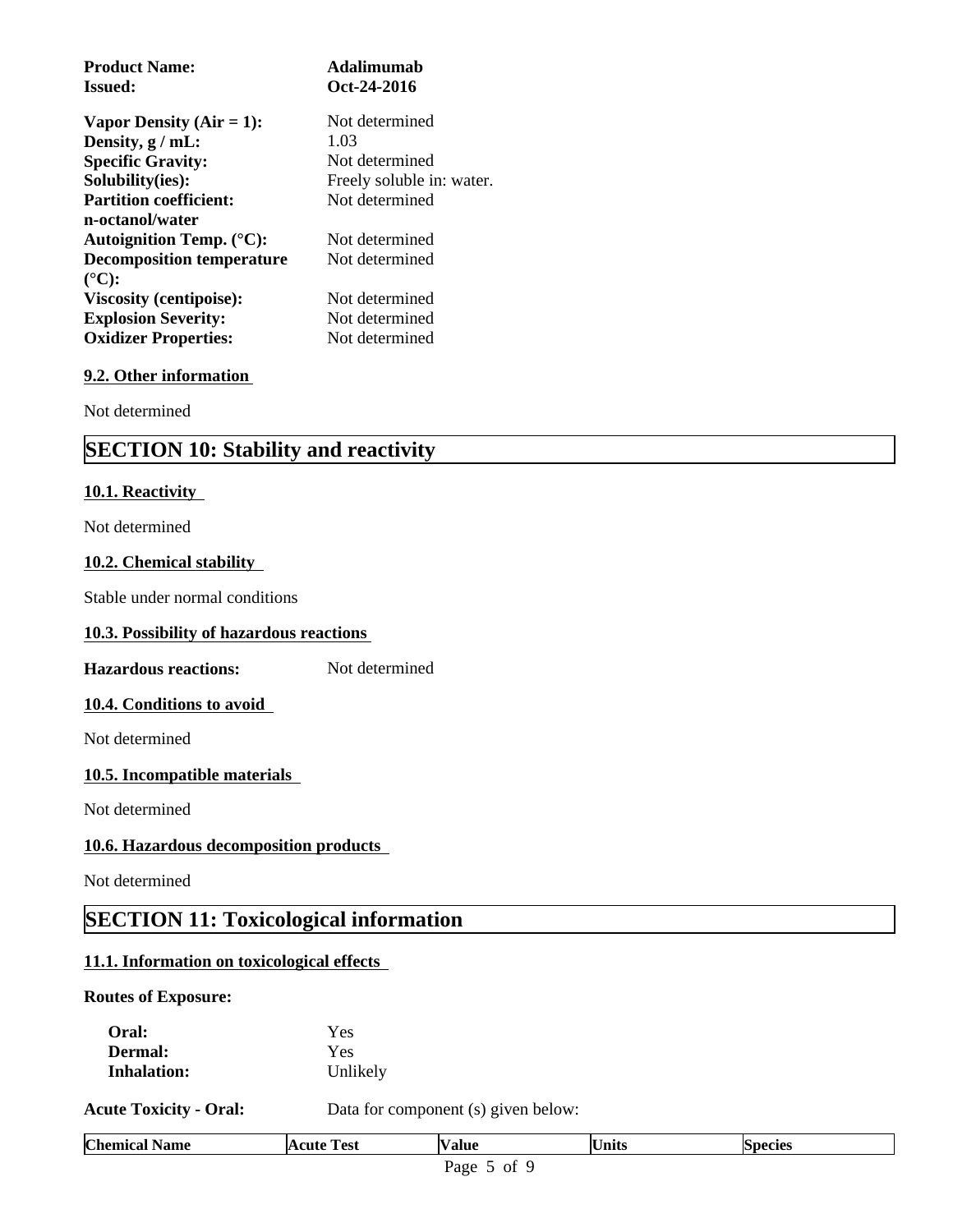**Product Name: Adalimumab Issued: Oct-24-2016**

| Mannitol                                                         | $LD50 =$ | 13.500-22.000     | mg/kg | Mice Rats |
|------------------------------------------------------------------|----------|-------------------|-------|-----------|
| $69-65-8$                                                        |          |                   |       |           |
| Sodium Phosphate Dihydrate, Dibasic $LD50 =$<br>$10028 - 24 - 7$ |          | 17,000            | mg/kg | Rats      |
| Polysorbate 80<br>$9005 - 65 - 6$                                | $LD50 =$ | $25,000 - 36,570$ | mg/kg | Mice Rats |

**Acute Toxicity - Dermal:** Not determined

**Acute Toxicity - Inhalation:** Not determined

**Other Toxicology Data:** Data for component (s) given below:

| Chemical Name               | 'Test Type       | Value | Units | <b>Species</b> | <b>Comments</b> |
|-----------------------------|------------------|-------|-------|----------------|-----------------|
| Adalimumab                  | ALD (iv)         | 898   | mg/kg | Rats           | None            |
|                             |                  |       |       | Mice           |                 |
| Sodium Phosphate Dihydrate, | $LD$ Lo $(ip) =$ | 1000  | mg/kg | Rats           | None            |
| Dibasic                     |                  |       |       |                |                 |
| $10028 - 24 - 7$            |                  |       |       |                |                 |

**Corrosivity** Not determined

| <b>Dermal Irritation:</b> | Produced little or no skin irritation in animals. |  |
|---------------------------|---------------------------------------------------|--|
|---------------------------|---------------------------------------------------|--|

**Eye irritation** Not determined

**Sensitization** Not determined

**Toxicokinetics/Metabolism:** Not determined

**Target Organ Effects** Data for component (s) given below:

| Chemical Name         | <b>Target Organs: Species</b>                       |                  | <b>Dosage</b> | <b>Units</b> | Route       | <b>Duration</b>                |  |
|-----------------------|-----------------------------------------------------|------------------|---------------|--------------|-------------|--------------------------------|--|
| Adalimumab            | <b>H</b> ematopoietic<br>system Lymphatic<br>svstem | Mice<br>Monkeys  | > 82.9        | mg/kg/wk     | Intravenous | Variable exposure<br>periods   |  |
| Mannitol<br>$69-65-8$ | Eves Kidney                                         | <b>Rats Mice</b> | 25,000        | ppm          | Oral Diet   | Repeat dose study<br>$(1es)$ . |  |

**Reproductive Effects** Active Ingredient : Animal testing did not show any effects on fetal development Animal testing did not show any effects on fertility

| Variable Treatment<br>100<br><b>Adalimumab</b><br>Monkeys<br>mg/kg/wk<br>Intravenous<br>Regimens | <b>Chemical</b><br>' Name | Species | <b>Dosage</b> | <b><i><u>Units</u></i></b> | Route | Duration |
|--------------------------------------------------------------------------------------------------|---------------------------|---------|---------------|----------------------------|-------|----------|
|                                                                                                  |                           |         |               |                            |       |          |

**Carcinogenicity** Not determined

**Mutagenicity:** Data for component (s) given below:

| <b>Chemical Name</b> | <b>Micronucleus Assay</b> | <b>Ames Test:</b> | <b>Mouse Lymphoma</b><br><b>Assay</b> | <b>Chromosomal Abbr.</b><br>Assav |
|----------------------|---------------------------|-------------------|---------------------------------------|-----------------------------------|
| Adalimumab           | Negative                  | Negative          | No Data.                              | No Data.                          |

**Aspiration hazard:** Not determined

**Notes:**

 **1. ALD: Approximate lethal dosage**

**2. LC50: Concentration in air that produces 50% mortality**

**3. LD50: Oral or dermal dosage that produces 50% mortality**

# **SECTION 12: Ecological information**

### **12.1. Toxicity**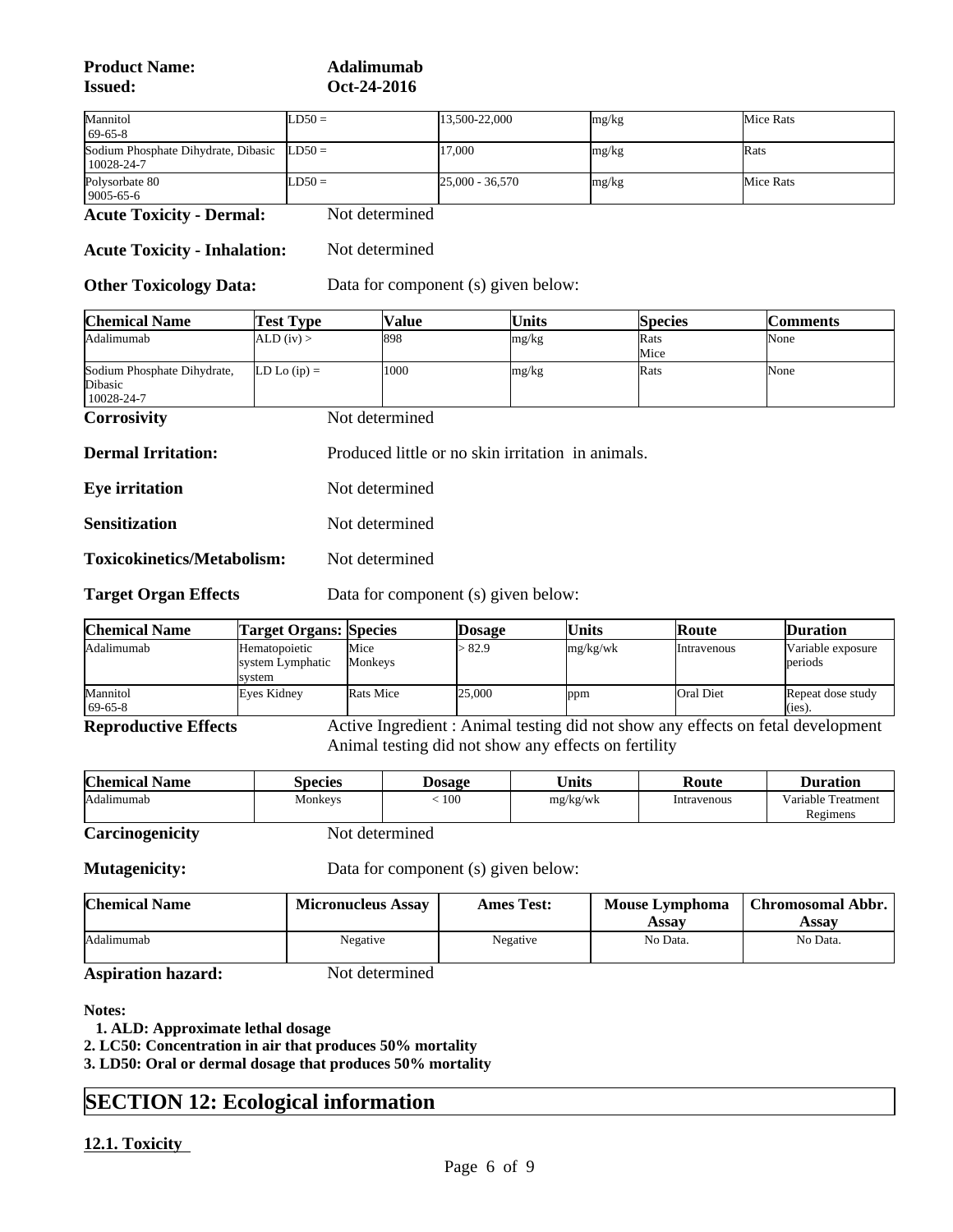| <b>Product Name:</b> | Adalimumab  |
|----------------------|-------------|
| <b>Issued:</b>       | Oct-24-2016 |

Data for component (s) given below:

| <b>Chemical Name</b>                      | Weight-%        | $LC 50$ (mg/l)                                                                                | <b>Species</b>        | <b>Duration</b>           |
|-------------------------------------------|-----------------|-----------------------------------------------------------------------------------------------|-----------------------|---------------------------|
| <b>SODIUM CHLORIDE</b><br>$7647 - 14 - 5$ | $0.1 -$         | 1295                                                                                          | <b>Fathead Minnow</b> | 96 Hours                  |
|                                           |                 |                                                                                               |                       |                           |
| $\overline{a}$                            | $M = 2 - 1 + 0$ | $A$ $\Omega$ $\Gamma$ $\Omega$ $\Gamma$ $\Omega$ $\Gamma$ $\Omega$ $\Gamma$ $\Gamma$ $\Gamma$ | $\sim$ $\sim$         | $\mathbf{r}$ $\mathbf{r}$ |

| <b>Chemical Name</b>                      | Weight-% | $48h$ EC50 (daphnia -<br>$mg/l)$ (48HLCD) | Species       | <b>Duration</b> |  |
|-------------------------------------------|----------|-------------------------------------------|---------------|-----------------|--|
| <b>SODIUM CHLORIDE</b><br>$7647 - 14 - 5$ | . .      | 1661                                      | Daphnia magna | 48 Hours        |  |

#### **12.2. Persistence and degradability**

Not determined

#### **12.3. Bioaccumulative potential**

Not determined

#### **12.4. Mobility in soil**

Not determined

#### **12.5. Results of PBT and vPvB assessment**

Chemical safety report is not required for this substance/product.

#### **12.6. Other adverse effects**

Do not allow undiluted material or large quantities to reach groundwater, bodies of water or sewer system.

**Notes:**

 **1. EC50: Concentration in water that produces 50% mortality in Daphnia sp.**

- **2. LC50: Concentration in water that produces 50% mortality in fish.**
- **3. EbC50/ErC50: Concentration in water that produces 50% inhibition of growth and in algae.**

# **SECTION 13: Disposal considerations**

#### **13.1. Waste treatment methods**

| <b>Waste Disposal Methods:</b> | Disposal should be made in accordance with country, federal, state and local |
|--------------------------------|------------------------------------------------------------------------------|
|                                | regulations.                                                                 |

# **SECTION 14: Transport information**

### **ADR, DOT, ICAO/IATA, IMDG/IMO**

| Status:                     | Not regulated  |
|-----------------------------|----------------|
| 14.1. UN number             | Not applicable |
| 14.2. Proper shipping name: | Not applicable |
| 14.3. Hazard class:         | Not applicable |
| 14.4. Packing group:        | Not applicable |
| 14.5. Environmental hazard: | Not applicable |
| 14.6. Special provisions:   | Not applicable |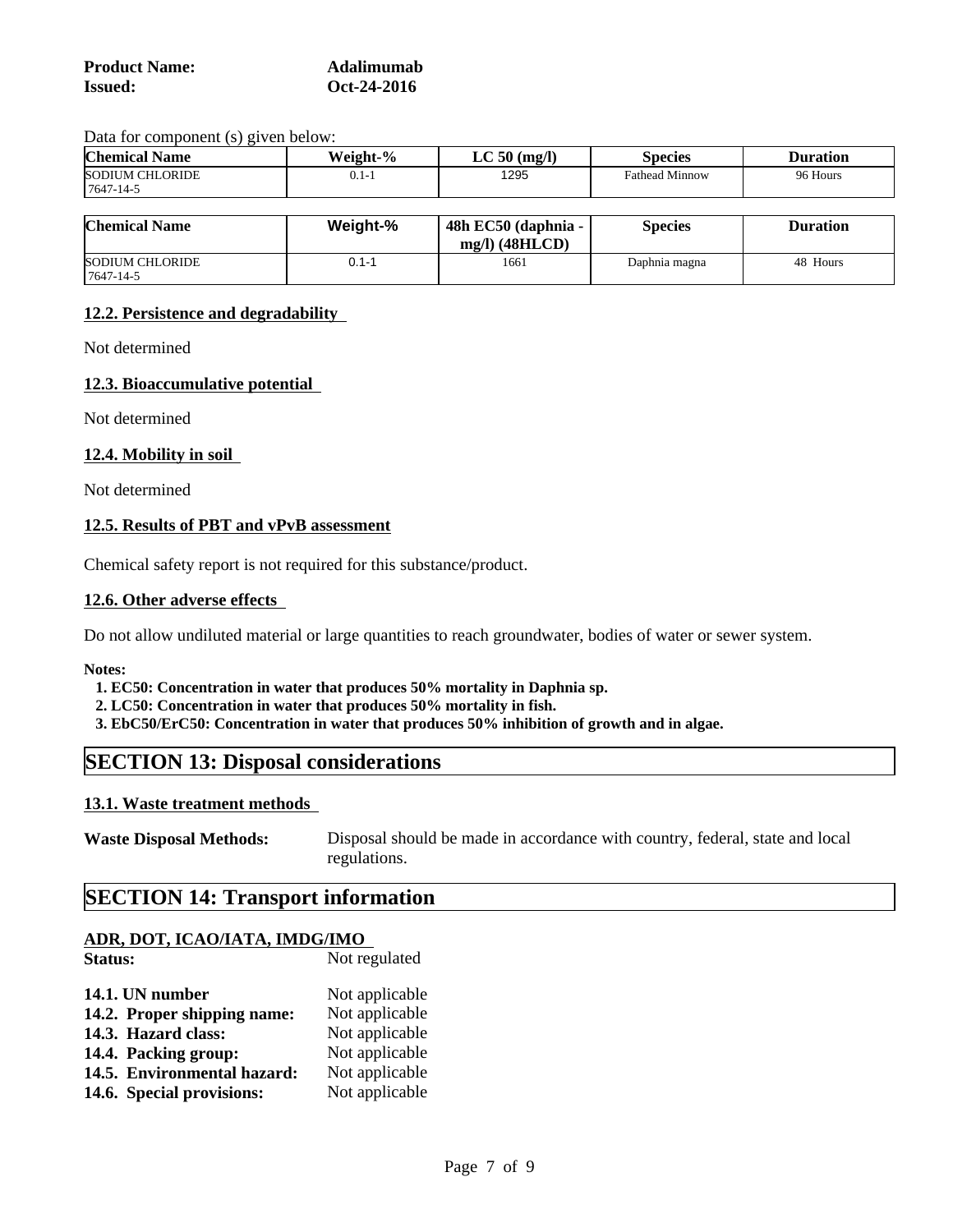**Product Name: Adalimumab Issued: Oct-24-2016**

Not applicable

**14.7. Transport in bulk according to Annex II of MARPOL 73/78 and the IBC Code:**

# **SECTION 15: Regulatory information**

#### **15.1. Safety, health and environmental regulations/legislation specific for the substance or mixture**

#### **International Inventories**

| <b>Chemical Name</b>                                 | <b>EINECS/ELINCS</b> | <b>TSCA</b> | <b>DSL</b> | <b>NDSL</b> | <b>PICCS</b> |
|------------------------------------------------------|----------------------|-------------|------------|-------------|--------------|
| Water<br>7732-18-5                                   | Present              | Х           | X          | Not listed  | Χ            |
| Adalimumab                                           |                      | ۰           |            | Not listed  |              |
| Mannitol<br>$69-65-8$                                | Present              | X           | X          | Not listed  | X            |
| <b>SODIUM CHLORIDE</b><br>7647-14-5                  | Present              | X           | X          | Not listed  | X            |
| Sodium Phosphate Dihydrate,<br>Dibasic<br>10028-24-7 |                      |             |            | Not listed  | X            |
| Polysorbate 80<br>9005-65-6                          |                      | X           | X          | Not listed  | X            |

| <b>Chemical Name</b>                                 | <b>ENCS</b>              | <b>ISHL</b>              | <b>IECSC</b> | <b>AICS</b>              | <b>KECL</b> | <b>New Zealand</b> |
|------------------------------------------------------|--------------------------|--------------------------|--------------|--------------------------|-------------|--------------------|
| Water<br>7732-18-5                                   |                          | $\overline{\phantom{a}}$ | X            | X                        | Present     |                    |
| Adalimumab                                           |                          |                          | ۰            | $\overline{\phantom{a}}$ | ۰           |                    |
| Mannitol<br>$69-65-8$                                | Present                  | Present                  | X            | X                        | Present     |                    |
| <b>SODIUM CHLORIDE</b><br>7647-14-5                  | Present                  | ۰                        | X            | X                        | Present     | HSR002722          |
| Sodium Phosphate Dihydrate,<br>Dibasic<br>10028-24-7 | $\overline{\phantom{a}}$ |                          | X            | X                        | ۰           | HSR003588          |
| Polysorbate 80<br>$9005 - 65 - 6$                    | Present                  | Present                  | X            | X                        | Present     |                    |

#### **Legend**

**EINECS/ELINCS** - European Inventory of Existing Commercial Chemical Substances/EU List of Notified Chemical Substances

**TSCA** - United States Toxic Substances Control Act Section 8(b) Inventory

**DSL/NDSL** - Canadian Domestic Substances List/Non-Domestic Substances List

**PICCS** - Philippines Inventory of Chemicals and Chemical Substances

**ENCS** - Japan Existing and New Chemical Substances

**ISHL** - Japan Industrial Safety and Health Law

**IECSC** - China Inventory of Existing Chemical Substances

**AICS** - Australian Inventory of Chemical Substances

**KECL** - Korean Existing and Evaluated Chemical Substances

#### **Carcinogenicity Rating:**

| <b>Chemical Name</b>                | Weight-%  | NTP:       | <b>IARC:</b> | ACGIH:     |
|-------------------------------------|-----------|------------|--------------|------------|
| Water                               | 90-95     | Not listed | Not listed   | Not listed |
| Adalimumab                          | 1-10      | Not listed | Not listed   | Not listed |
| Mannitol                            | l -5      | Not listed | Not listed   | Not listed |
| <b>SODIUM CHLORIDE</b>              | $0.1 - 1$ | Not listed | Not listed   | Not listed |
| Sodium Phosphate Dihydrate, Dibasic | $0.1 - 1$ | Not listed | Not listed   | Not listed |
| Polysorbate 80                      | $0.1 - 1$ | Not listed | Not listed   | Not listed |

#### **SARA 313 Information** Page 8 of 9